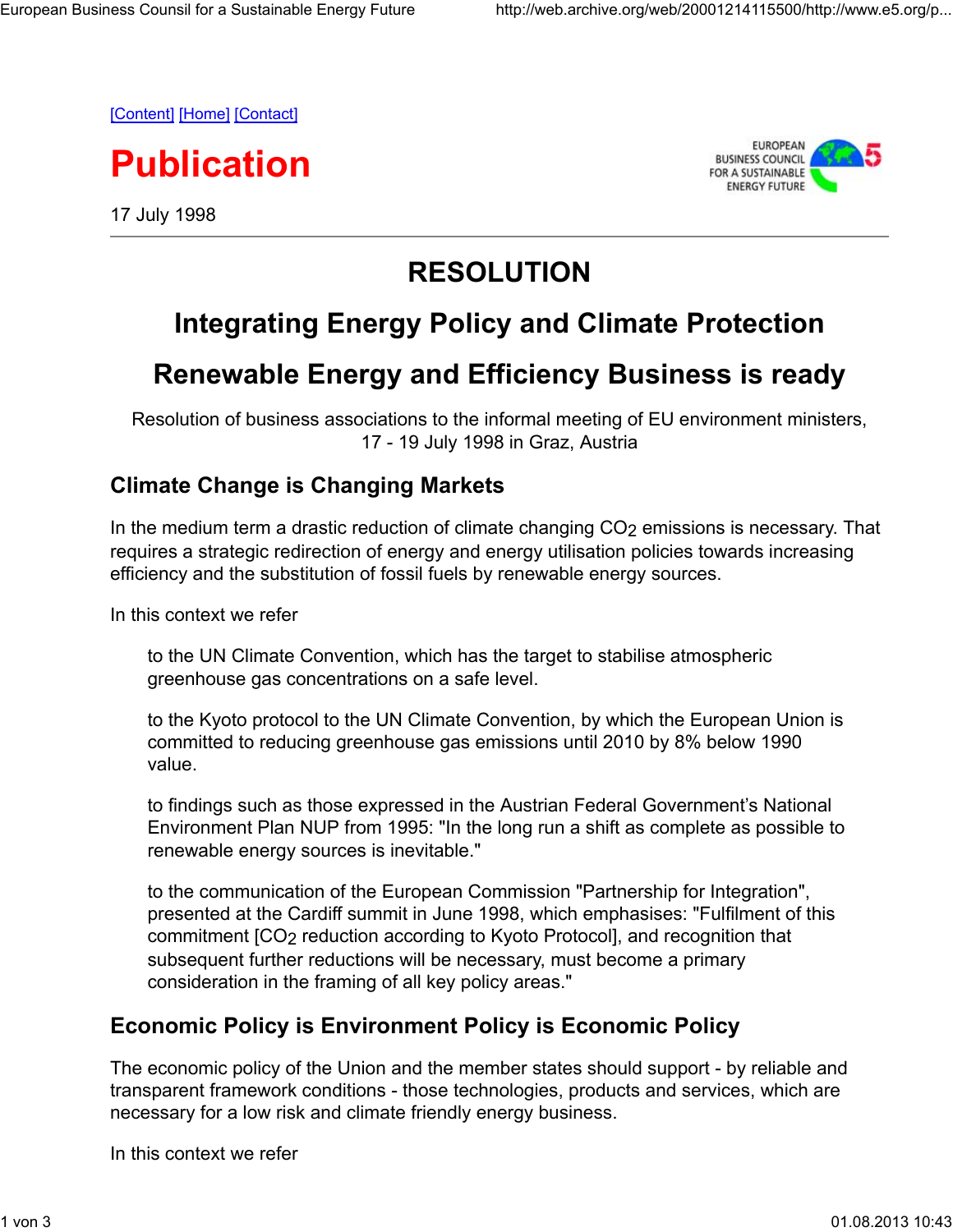to the communication "Partnership for Integration" of the Commission to the Council from June 1998, which declares: "The development and decisions on policy elements and measures for such strategies demand a close dialogue and co-operation between Environment Ministers and Ministers for several other policy areas."

to the Conclusions of the Presidency to the Council Meeting of 11 May 1998 which state: "There was a clear consensus that environment policy is part of energy policy and vice versa."

#### **Businesses of the Future need Economic Policy for the Future**

Numerous business companies have invested in the development of technologies and services to utilise modern energy sources and are offering them as mature and reliable. Businesses and industries represented by the undersigning business associations are ready to pave the way for a sustainable energy business in an economic manner.

It is the duty of the ministers to provide adequate economic policy conditions to permit the realisation of the advantages of modern energy forms, from efficiency to photovoltaics, in the market place.

In this context we refer

to the White Paper "Energy for the Future: Renewable Energy Sources", in which the European Commission emphasises: "The leading position of the European renewable energy industry world-wide can only be maintained and strengthened on the basis of a significant and growing home market."

to the target of the EU strategy, formulated in the White Paper, to increase the share renewable energy sources contribute to the Union's energy supply until 2010 from less then 6% to 12 percent.

particularly to the Commission's commitment to double the contribution of renewables to the electricity production from 337 TWh in the year 1995 to at least 675 TWh in 2010.

to the European Parliaments resolution from 4 June 1996, which "calls for all EU and Member States measures to be aimed at increasing the proportion of renewable energy sources in the EU's primary energy mix to 15% by the year 2010".

### **Appeal to the Ministers, the European Council, and the Member States**

The undersigned business associations call on the Environment Ministers, the European Council, and the Member States of the European Union to establish - for the purpose of a significant and sustainable reduction of damaging detrimental CO<sub>2</sub> emissions - clear economic and environmental framework conditions to support renewable energy sources and energy efficiency.

#### **In particular we call on the Ministers, the Council, and the Member States,**

to push for the achievement of the targets of the White Paper "Energy for the Future: